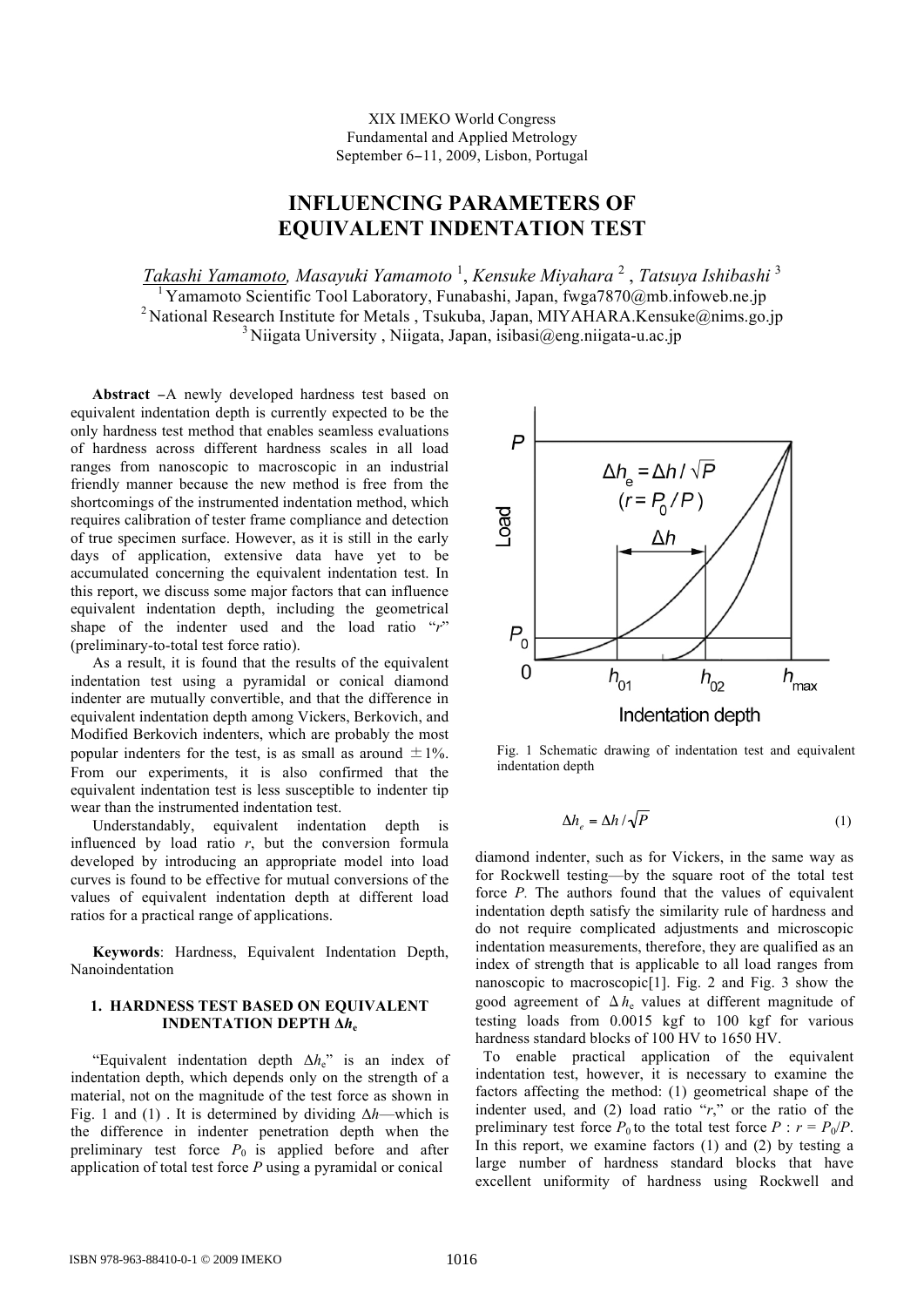

Fig. 2 Comparison of  $\Delta h_e$  between different macro range testing load

Rockwell Superficial hardness testers. For convenience, the equivalent indentation depth  $\Delta h_e$  is calculated using the indentation depth shown in  $\mu$ m, and the test force shown in kgf in this report.

## **2. INFLUENCE OF GEOMETRICAL SHAPE OF DIAMOND INDENTERS ON EQUIVALENT INDENTATION DEPTH Δ***h***<sup>e</sup>**

To satisfy the similarity rule of hardness, it is required to use an indenter that produces identical cross-sections of indentation, irrespective of the depth of an indentation. To examine the influence of indenter shape on equivalent indentation depth, we chose to use three types of pyramidal indenter—the most standard Vickers square pyramid indenter (V), the Berkovich indenter for nanoindentation (B), and the Modified Berkovich triangular pyramid indenter  $(MB)$ —and a  $120^\circ$  cone diamond indenter (C). As test specimens for the experiment, we used Vickers standard blocks with 12 different levels of nominal hardness from 100 HV to 1650 HV. These blocks were made of high-purity steel, except the 100 HV block, which was made of copper alloy, and the 1650 HV block, which was made of  $Si<sub>3</sub>N<sub>4</sub>$ ceramics. The total test forces *P* used were 45 kgf and 150 kgf, or 441.3 N and 1471 N, respectively. The load ratio *r* used was 1/15. We also examined the influence of truncation of indenter tip using the Rockwell diamond indenter (Ct), which is assumed to be a conical indenter (C) that develops wear of 200 µm in curvature radius and about 30 um in depth at its tip.

The results of comparing equivalent indentation depth  $\Delta h_e$  between the Vickers indenter (V) and the other indenters are as follows.

(1) Compared to the equivalent indentation depth of the V indenter, that of the B indenter was slightly larger and that of the MB indenter was slightly smaller, both by within 1%, whereas that of the C indenter was larger by as much as 56% as indicated in Fig. 4. Considering the current status of

Fig. 3 Comparison of  $\Delta h_e$  between macro and nano range testing load



Fig. 4 Comparison of Δ*h*e of different shaped indenters to Vickers diamond indenters.  $(P = 45 \text{ kgf}, r = 1/15)$ 



Fig. 5 Geometries of Rockwell (left half) and 120°cone (right half) diamond indenters.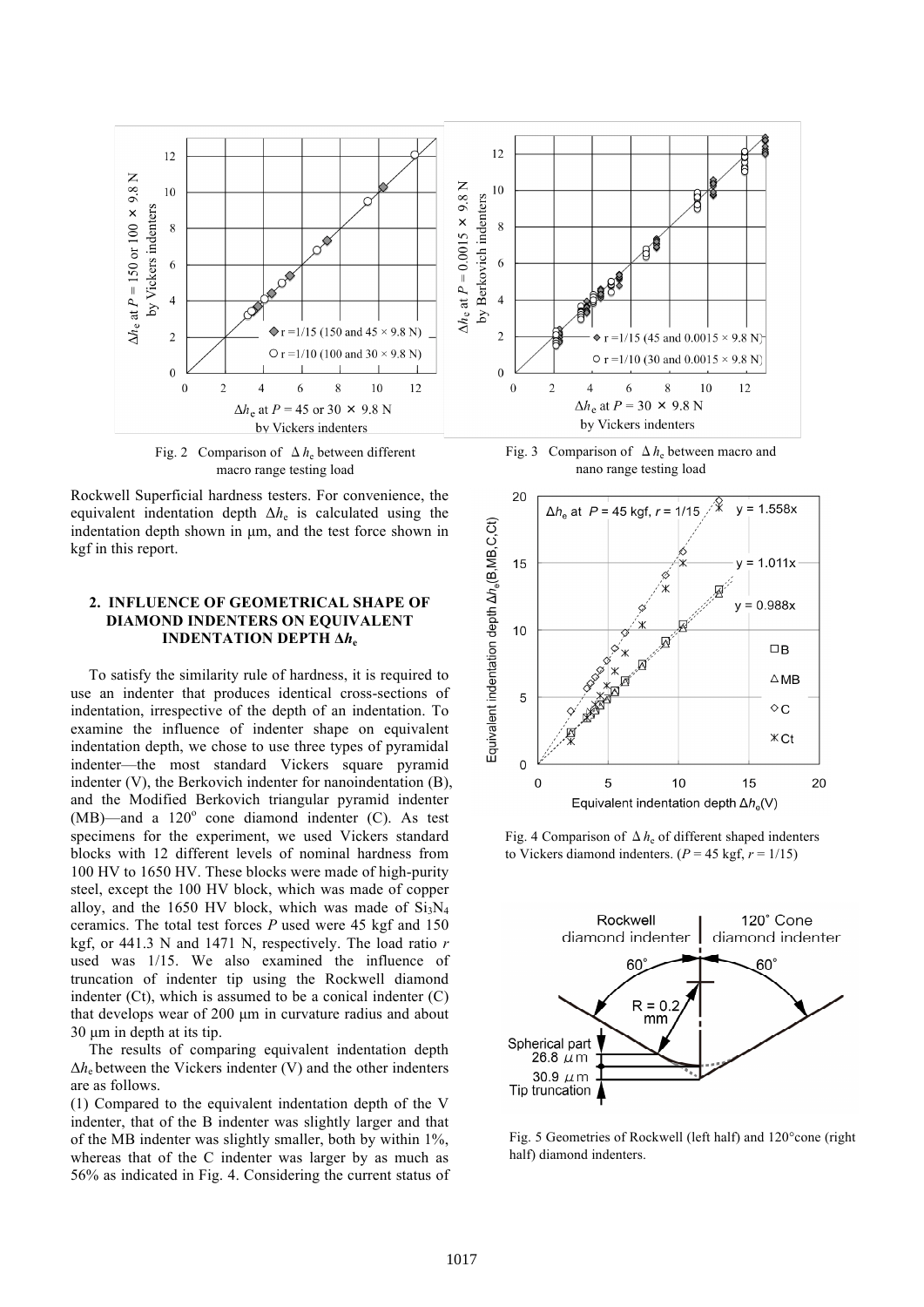hardness testers, the V indenter can be used for macroscopic and microscopic load ranges and the B or MB indenter for the nanoscopic load range. Even if the C indenter is added, test results can be made mutually comparable by multiplying the respective values of Δ*h*e by appropriate coefficients as necessary.

(2) Comparing the equivalent indentation depths of C and Ct indenters (Fig. 5), it was found that the difference was within 3% at indentation depths of about 200  $\mu$ m or larger as shown in Fig. 6. This shows that the equivalent indentation depth method is less susceptible to the effects of indenter tip truncation compared to the instrumented indentation method for nanoindentation.

#### **3. INFLUENCE OF LOAD RATIO** *r* **ON EQUIVALENT INDENTATION DEPTH Δ***h***<sup>e</sup>**

To change the total test force *P* according to the purpose or the specimen used for an equivalent indentation depth test, it is necessary to change the preliminary test force  $P_0$  in proportion to changes in *P*. In the case of instrumented indentation tests, the displacement at a given preliminary test force is available, so it is allowable to choose any load ratio *r*. Conversely, the traditional Rockwell and Rockwell Superficial testers do not have the liberty of changing preliminary test force  $P_0$ . Therefore, we made large changes to the total test forces for the Rockwell  $(P_0$  fixed at 10 kgf) and the Rockwell Superficial  $(P_0$  fixed at 3 kgf) testers, and compared equivalent indentation depths at different values of load ratio *r*, using Vickers indenters. The specimens used were the abovementioned Vickers blocks with four scales of nominal hardness: 100 HV, 300 HV, 900 HV and 1650 HV. With the exception of total test forces that are supposed to be used for the testers, we adjusted the mass of the weight according to the leverage (about 25) of the loading lever of the tester's loading mechanism. As indicated in Fig. 7, equivalent indentation depth  $\Delta h_e$  decreases according to increase of load ratio *r*.

The resulting values of equivalent indentation depth were converted into those that would be obtained at  $r = 1/10$ , using the following conversion (2) for equivalent indentation depth between different values of load ratio *r*[2].

$$
\Delta h_B = (1 - r_B^{-1/2}) / (1 - r_A^{-1/2}) \times \Delta h_A \tag{2}
$$

These results show that it becomes possible to compare  $\Delta h_e$ even for different values of *r* by using the conversion formula (1). The range of errors was less than 2%, as far as our experiments are concerned as shown in Fig 8.

#### **4. CONCLUSIONS**

The equivalent indentation depth hardness test has great potential as a promising hardness test method for industrial applications for the following reasons. First, it shares the convenience of Rockwell testing because it does not involve microscopic measurements of indentations as is required for Vickers tests. Second, it is free from the disadvantage of Rockwell tests that



Calculated indentation depth  $h_{\text{max}}$  of 120° cone (µm)

Fig. 6 Comparison of dimensions of indentations made with  $120^{\circ}$  cone (C) and Rockwell diamond indenters (Ct).



Fig. 7 Difference of Δ*h*e by load ratio *r* 



Fig. 8 ConvertedΔ*h*e by different load ratio *r*